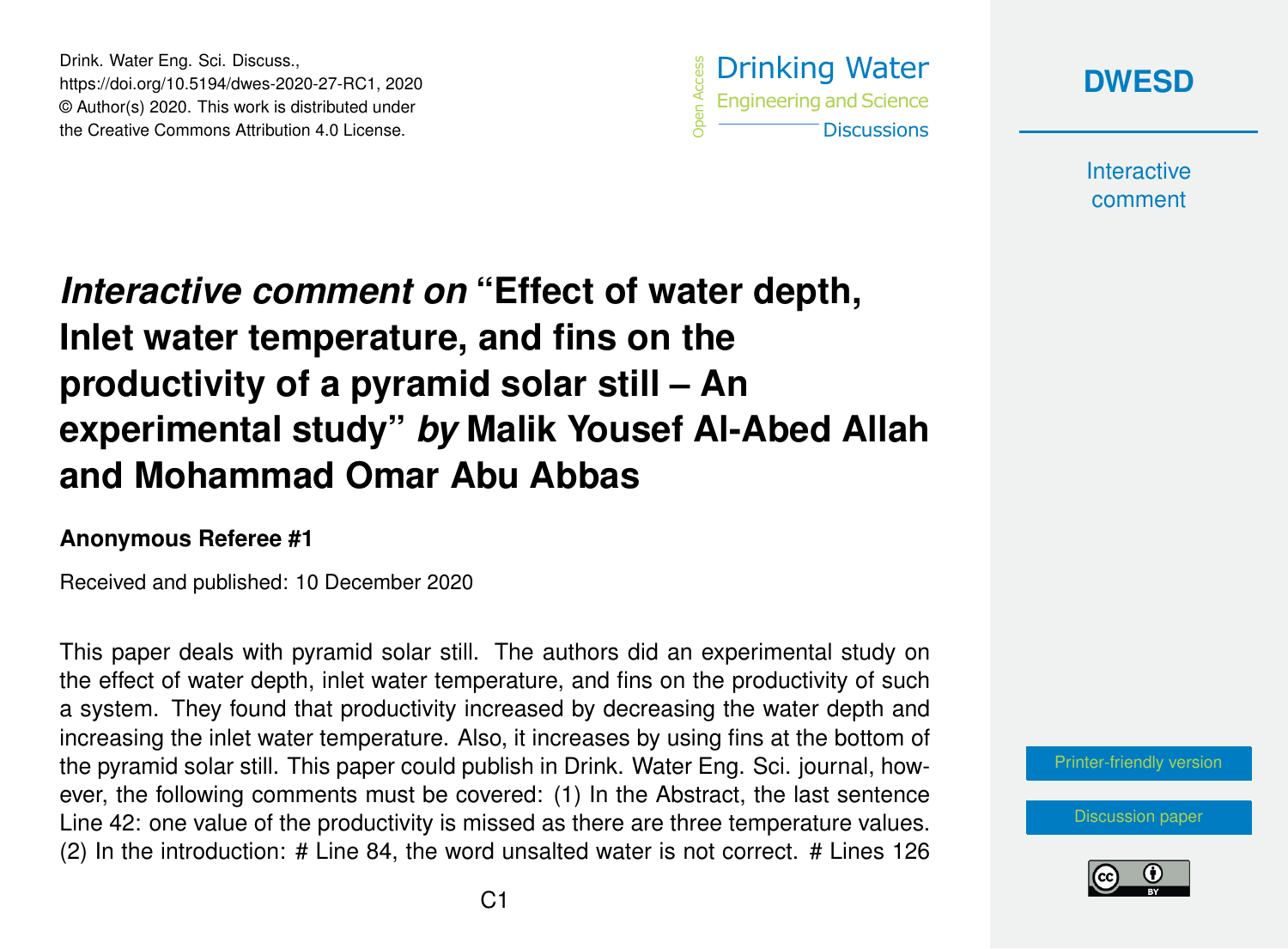and 128, what is meant by PCMs and A48, authors must clear these abbreviations. # Line 152, Agrawal et al (2017) found that the efficiency of the solar still decreased by decreasing the water depth. This is reverse to what is found by other referred articles in the Introduction part and even to what is found by authors in this paper. The authors should explain that. # Authors did not refer to Arunkumar et al. (2012), while they have concluded that the productivity of solar still solely depends on climatic parameters and water temperature. An increase in water temperature results in an increase in evaporative and convective heat transfer coefficient in solar still. Also, the authors did not refer to Nayi and Modi (2018). They concluded the same effect of inlet water temperature in a comprehensive review on pyramid solar still. Arunkumar T, Vinothkumar Amimul Ahsan, Jayaprakash R, Kumar Sanjay. Experimental study on various solar still designs. ISRN Renew Energy 2012. (Kuldeep H. Nayiâ AÖ, Kalpesh V. Modi. Pyramid solar still: A comprehensive review. Renewable and Sustainable Energy Reviews 81 (2018) 136–148. (3) In the Experimental setup and procedure: # Line 192, what is PSS?, the Figure number is missed. # Authors did not declare the inlet of water and the water collection from the system in Figs 1 & 2. # Authors did not describe the way for controlling the water depth in the system and how they measure it. Also, the way for raising the temperature of inlet water is not described. # Authors did not mention on what bases they select the range of water depth (1–5 cm) and the range of inlet water temperature (30–50◦C).

(4) In Results and discussion: # Line 210, the title is Results and discussion, 's' is missed. # Line 224, the word "temperature" is missed. # Figure 5 caption, it is not during experimental days, it is with different water depth during experimental hours. # Discussion for why the productivity increases by decreasing the water depth is missed and there is no comparison with what was found in the literature for this effect. # Fig. 6 caption, it is not during experimental days, it is during experimental hours (X-axis is in hours). This is a common error in the text also. # Line 243, the last sentence must be rephrased. It is not clear. # Line 252, it is not clear what is meant by 1 cm step? # Fig. 8 caption, depth is plural. # Discussion for why the freshwater production increases by

## **[DWESD](https://dwes.copernicus.org/preprints/)**

**Interactive** comment

[Printer-friendly version](https://dwes.copernicus.org/preprints/dwes-2020-27/dwes-2020-27-RC1-print.pdf)

[Discussion paper](https://dwes.copernicus.org/preprints/dwes-2020-27)